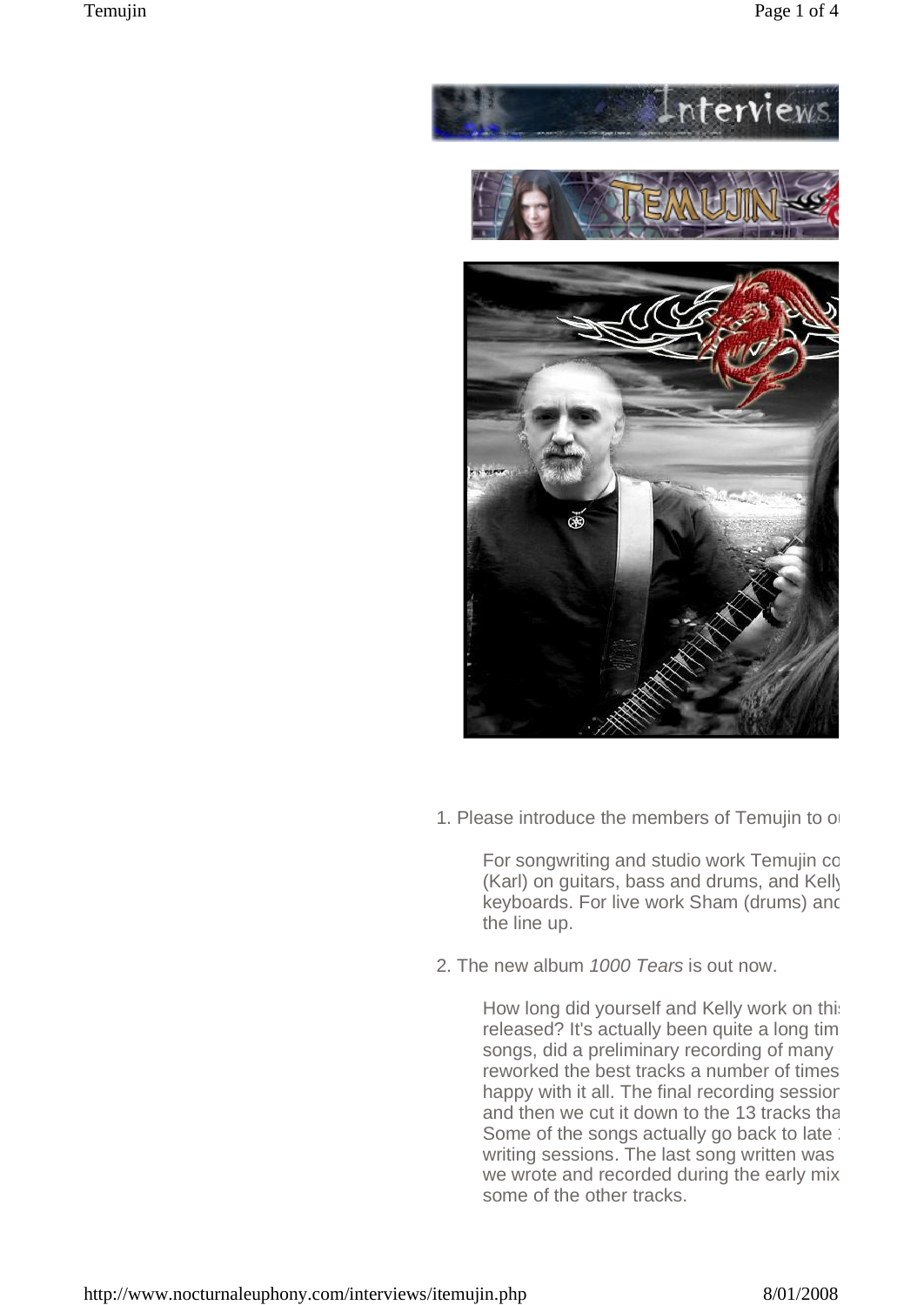3. The cover art is very striking. Tell me a bit about

The artwork is by Sham ( www.sham.com.a from my previous band Nothing Sacred. He guitar solo on "So Near". Yes, he's a drumn an artist. He's unique, amazingly talented,  $\varepsilon$ bloke! The cover art is a piece called 'Alien there is a matching piece called 'Alien Femal where he draws his ideas from ... you'll nee guess.

4. The songs from Temujin have a great passion.

I particularly enjoy the songs "Find Me", and about the inspiration behind these two song guess it's Kelly who needs to explain them  $\mathbb{I}$ from both personal experience and personal think that's why there is so much passion w discovered in Temujin songs. I find her lyric and intense - I'm always trying to figure out she might be trying to say. And yes, that meanalways tell me what it all means either! If yo quess' : "Find Me" - Solitude, and the need self guarded from those that don't care for y Knowing what you want, but fearing it will ne

5. You are a former member of the band Nothing.

How does Temujin differ as far as your creative work you did with Nothing Sacred? There a between the two bands. Sacred were a 5 m  $(occasionally a 4 piece) with a style that  $wa$$ 

Fast, loud, full on assault. We were at our beband's recordings were never able to captu had live. Temujin is deeper, we focus a lot  $\epsilon$ sliding things into tracks that aren't immediation example, we have 4 different quitar riffs layer other in the final section of "Heart And Soul".

I think there's a definite Rammstein influence arrangements (although not much similarity love the way Rammstein build their sound  $\iota$ pieces, and we have used a similar technique songs.

6. Tell us how your 1st experience working with K

Did you know she was the one right away? often work with musicians, even just a quick realise that although they are great players, missing. Kelly was exactly the opposite - it  $\sqrt{ }$ immediately. Our first session was actually - I had given her a backing track (not from the album)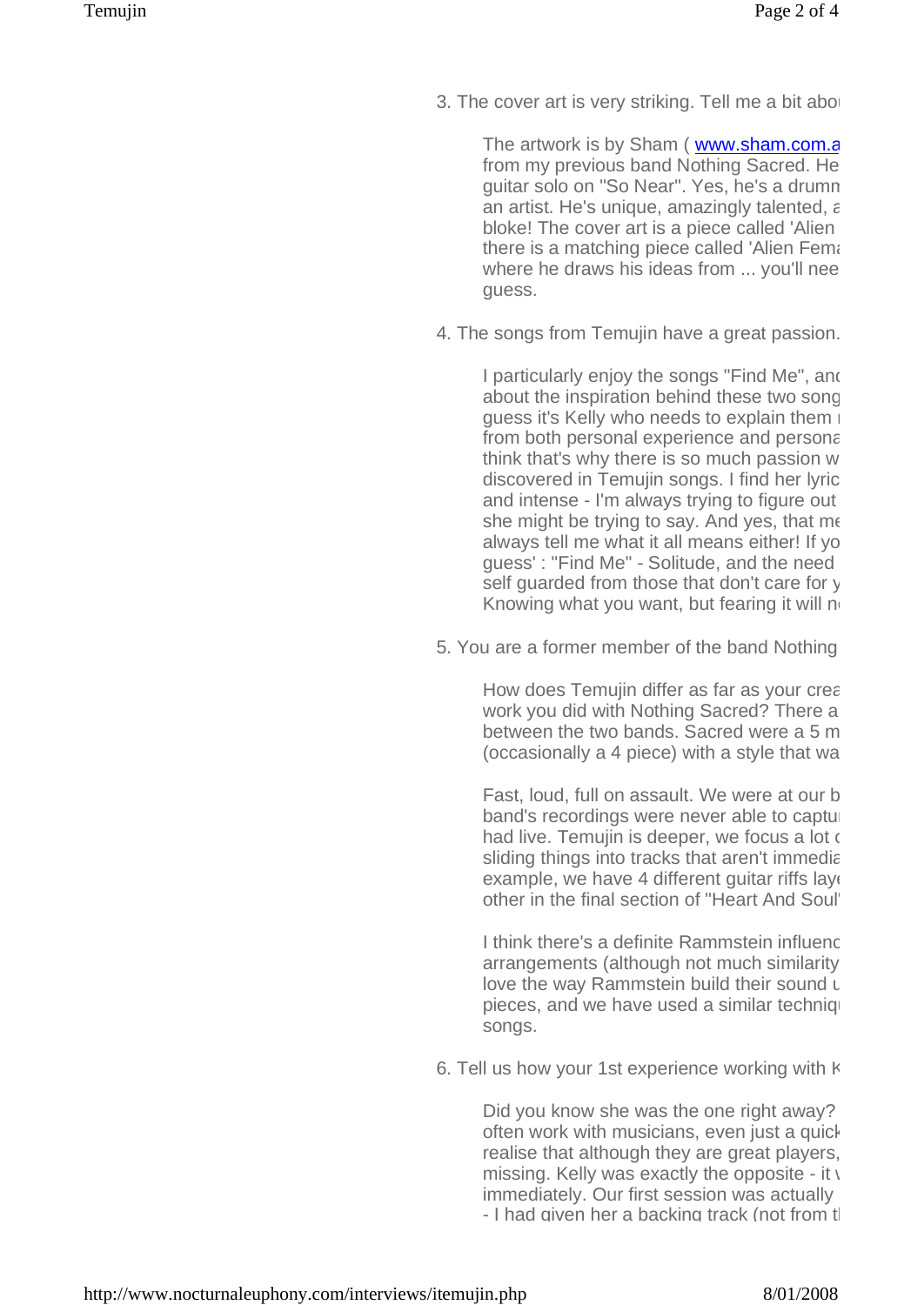- I had given her a backing track (not from the album) a week earlier to listen to and then asked her to cor and record a vocal track.

She spent the week writing a quick melody then came in and just went for it. Straight down little melody. It was so obvious this was a good have that first recording, but it's not likely to of day ! It still amazes me that way she can life into a basic song arrangement with noth few syllables.

7. Will there be any live shows for Temujin coming

We have no gigs lined up in the next few  $m<sub>1</sub>$ scene isn't big enough to sustain too much touring in a place as vast as Australia is an consuming activity. We certainly want to do for now it's been pushed into the backgrour

Our focus for the near future is to work on a complete some recording work on a few new this is also a reflection of the reality of femal it's far more popular outside Australia than in. much interested in keeping in touch with our overseas.

8. What does this band mean to you?

Temujin is the band we have both wanted to feel that this is an opportunity like no other, and perform at a level that we can be proud and we're here to stay - refuse to be denied

9. What is most important to you about being in a

Song writing is our passion. Live work is great produce amazing 'moments' that stay in the writing that brings the greatest long term satisfaction. opportunity to write and record is what has  $\vert$ and what will keep us moving.

10. Where can fans purchase Temujin merchand

We plan to launch an 'official' website soon, meantime we are using our myspace site as webspace ( [www.myspace.com/temujin1](http://www.myspace.com/temujin1) ). available direct from us via the myspace site to sign any copy bought from us if people w also available for download through most on Sony Connect, Rhapsody, MusicFreedom, available through CDBaby ([www.CDBaby.com](http://www.CDBaby.com) Germany it can be ordered in most retail sto